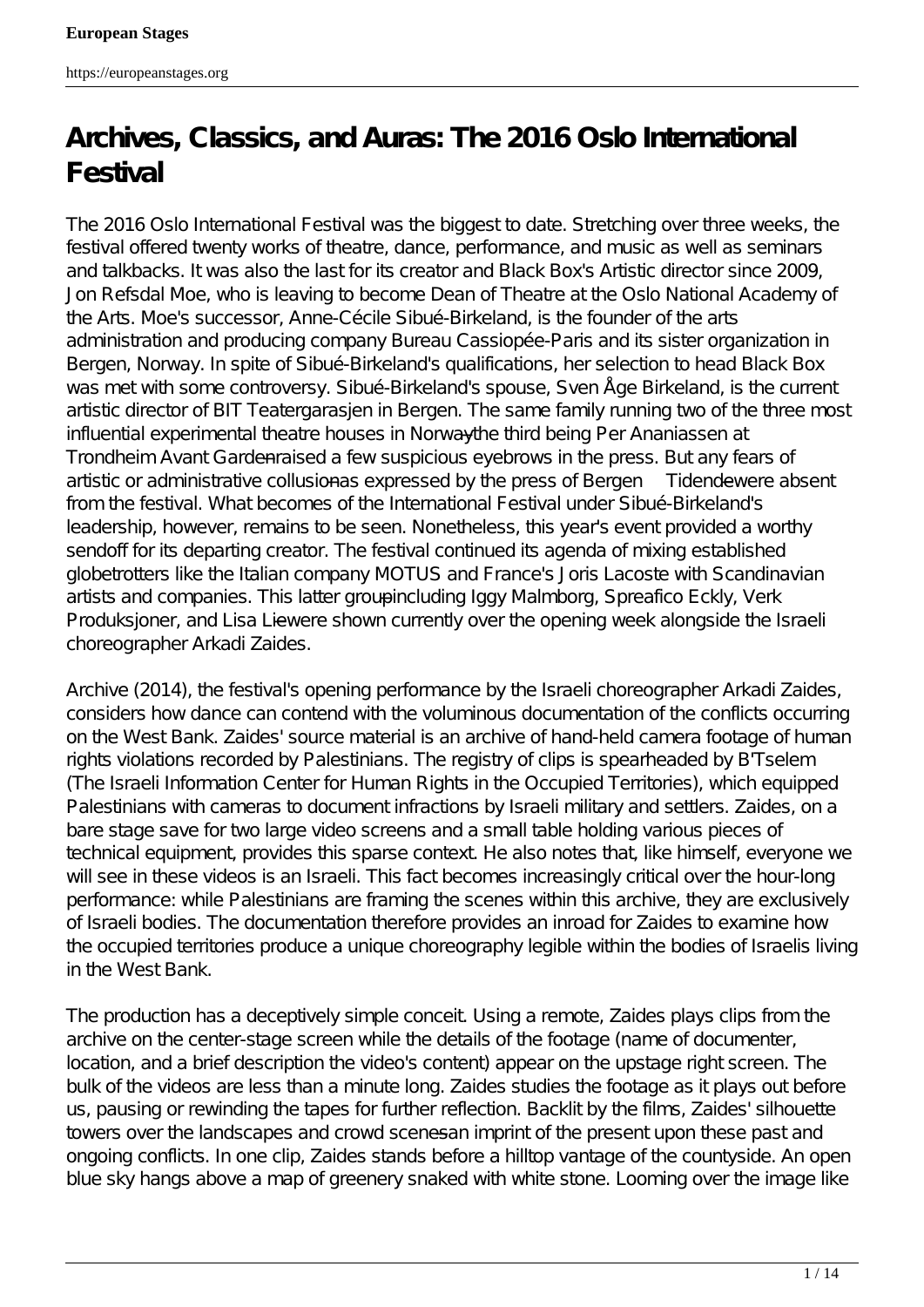#### **European Stages**

https://europeanstages.org

a god, Zaides zooms in to uncover what appear to be military vehicles, the discovery shattering the pastoral serenity. Many of the videos are similarly deceptive, their tensions only revealing themselves under Zaides' reframing. Meanwhile, the upstage right screen juxtaposes this poetry with clinically contextual details: "drunk children attack a house." Often enough, we never see the event that gives title to the footage. In the haunting final image of the production, for example, we watch a clip attributed to "Raed," the title of which is, "A soldier throws a stone at Raed." In an increasing close-up, we observe an Israeli solider outfitted with an assault rifle glare down at the camera operator positioned behind a chain-linked fence. Zaides does not show the stoning, but allows the image to capture the violence of surveillance. In another we simply watch distant, ant-sized men set a field ablaze, turning the horizon into a sea of flame.

As we move further into the archive, Zaides embodies the gestures and postures of the onscreen figures. These take overt and subtle forms. Zaides recreates the cat-and-mouse of an Israeli solider ducking behind a building before stepping up the street, his rifle threateningly pointed at an off screen target. If Zaides' choreography captures the Israeli body in action, we, the audience, are recast as the unseen, witnessing Palestinians. In another video, Zaides adopts the physicality of someone launching rocks up at a balcony. The videotaken by the balcony's inhabitante wes a bird's eye view of the aggression. Zaides, in turn, previews the gesture while facing the screen before reproducing the video's vantage point by planking himself in a push-up position and lifting his palm outward to the audience. Later, Zaides removes his shirt and wraps his face to mirror an Israeli menacingly advancing on a Palestinian settlement. Once Zaides masters the figure's lumbering gait, he turns to the audience and approaches. His ability to dress himself in these varying physicalities is uncanny and matches the images' political urgency with a sense of artful awe.

This structure repeats with Zaides taking on an increasing assemblage of gestures. Once the repertoire is established, Zaides loops the physical and vocal score. The vocalizationsasoldier's whistles and shouts to shoo away sheepherdersare recorded and repeat through a delay pedal. The selected movements are threaded together, leaving the actions ghosted by their original contexts and redoubled with meaning. Independent of the videos, these gestures and sounds suggest vulnerable bodies, bodies in pain and desperation, in addition to perpetrators of violence. It is a complex portrait of Israelis' daily involvement in the conflicts of the West Bank that locates its violence and humanity in unresolved poetic tension. To call this performance pro-anything (let alone Israeli), however, would be to ascribe it too fine a point. Zaides' program notes identify him as an "oppositional" choreographer. The performance's fragmented beauty suggests that such didactic political stances are what his art very well may oppose.

## *Boner*

The lecture/demonstration/performance *Boner* (2014), by the Swedish theatre artist Iggy Malmborg, never shies from didacticism. "This is not a performance, it's a phenomenon!" shouts Malmborg in the waning moments of the show, a declaration that the performance slyly materializes over its preceding ninety minutes. The performance, in short, is an exegesis of the notion that subjectivity cannot be undertaken without simultaneously considering the role that objects play in the construction and establishment of the self. In this respect, the show is an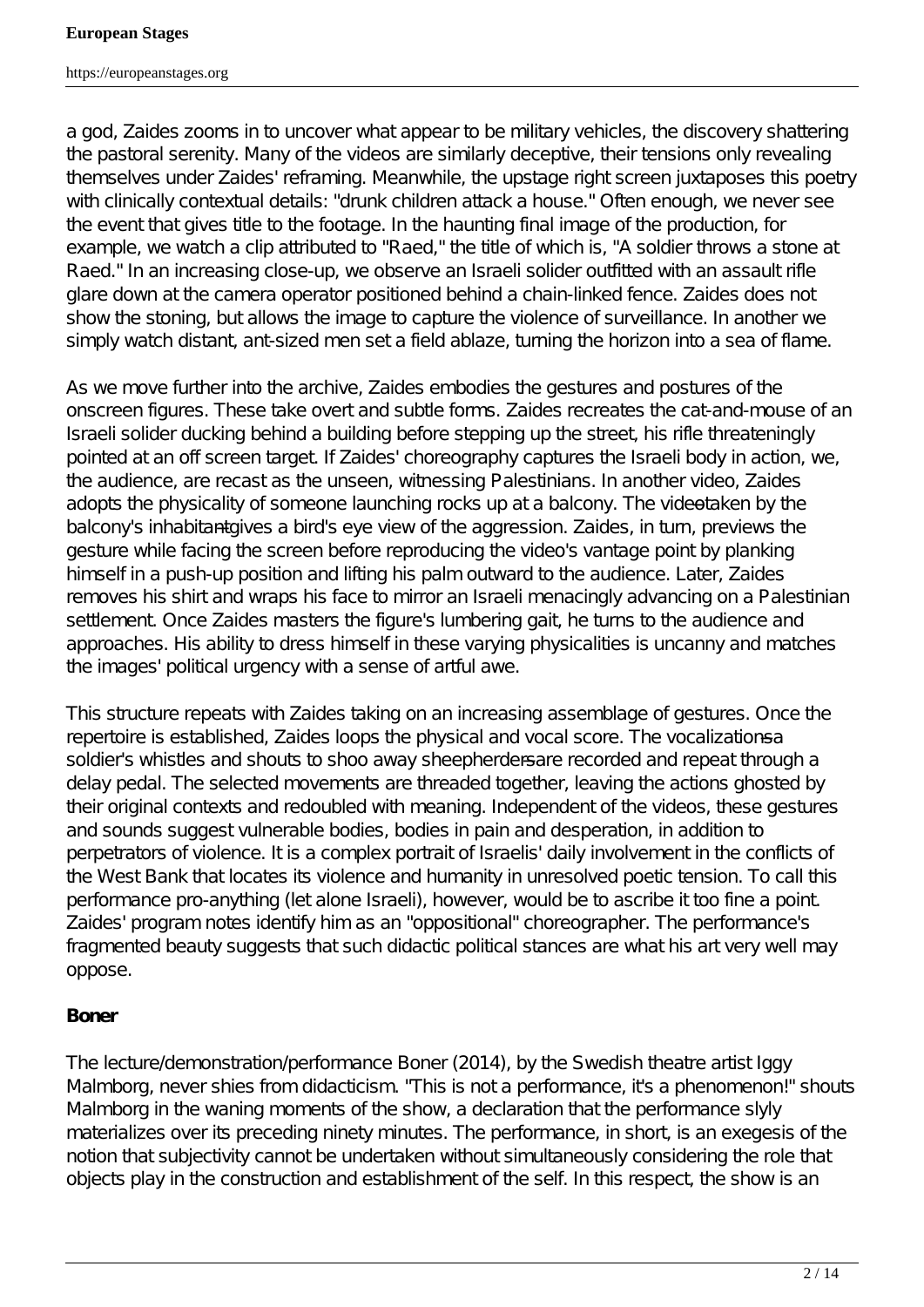outgrowth of the recent interest in new materialism, object-oriented ontology, and actor-network theory, which have made serious inroads into performance scholarship as well as artistic practice. *Boner* utilizes the theatre as a site ripe for demonstrating the relationship between subjects and objects. At one point, Malmborg informs us that his aspiration was to reveal the subject's parallel-at-best, secondary-at-worst value in relationship to the objects of the theatre. He posits that the continual return to staging *Richard III*, for example, might not stem from the human need to parse villainy and virtue or other anthropocentric concerns, but rather from the fact that across the globe there are crowns in prop rooms begging to be onstage. *Boner* is an attempt to elucidate this idea by affording the theatre's objects an opportunity to speak and reframing the subject (Malmborg himself) as just another object.



Iggy Malmborg's *B o n e r*. Photo credit: Tani Simberg.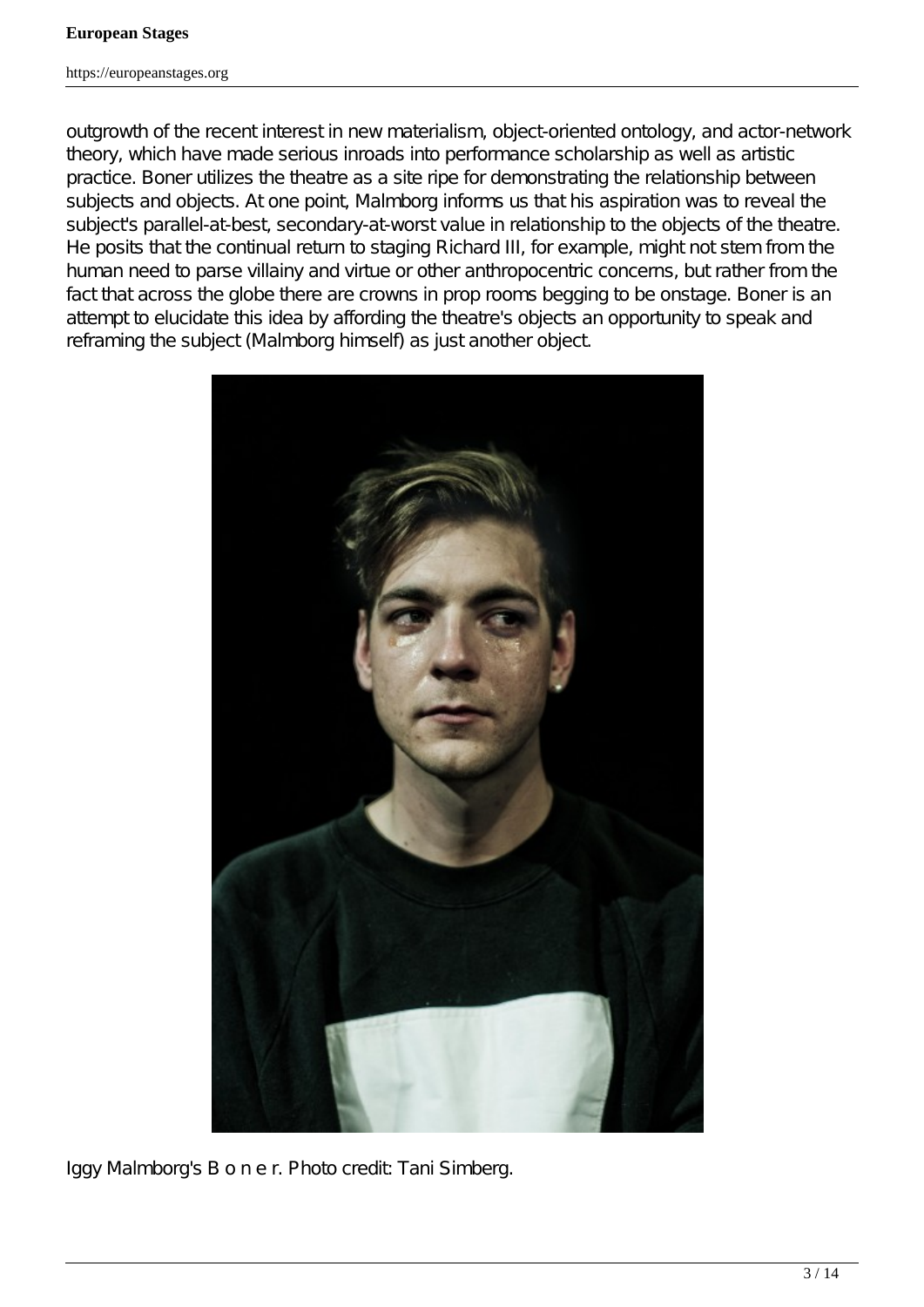At the outset, we find Malmborg sitting downstage dressed in black jeans, high tops, and a sweatshirt with a reflective white square in its center. He welcomes us to the theatre before introducing his three co-performers: a hand-held wireless speaker, which will voice the thoughts of various objects throughout the show; a stage right speaker that functions as the MC providing instructions and using a chime to signal new sections of the performance; and a stage left speaker that keys up Booker T and the MG's "Green Onions" (1962) whenever the performance is in need of a little dramatic underscoring. Malmborg plays interlocutor to his co-performers carrying out tasks when prompted. These assignments fall under three categories. The MC speaker announces objects in the room (the floor, the fire hose, a column, an upstage black curtain, a desk, etc.), prompting Malmborg to carry the wireless speaker to the named object so that it can voice its properties and function.

The objects' self-diagnostics range from the comically matter-of-fact to the theoretical. The desk, for example, explains (via the wireless speaker) that its best properties are its height and evenness. Later, the wireless speaker is hoisted up to the lighting rig so as to voice a light, a PAR to be specific. While outlining its purposes, the lamp is careful to emphasize that its ability to create a uniform look is dependent upon the entirety of the lighting rig. A massive columnaremaining feature of Black Box's original function as a chocolate factory digs deeper towards metatheatricality by querying the relationship between independent art and former industrial structures. One possible correlation, suggested by the speaker, is the need for artists to ground their intellectual and emotional labor in the concrete artifacts of a bygone age. Other objects' confessions similarly reflect on the current state of experimental performance. The upstage black curtain notes that it is hiding a white wall, which was painted to accommodate the trend of video projections in contemporary performance. The curtain then goes on to predict that this trend will one day expire and the wall will be repainted black at which point the curtain's function will cease and it will be packed up for storage, reducing it to trash. All of the objects end their introductions on the inevitability of their own demise. The refrain is an unintended drop of sentimentality amidst all the mechanics. After all, once their value has expired, subjects and objects share in their obsolescence.

If this sounds hopelessly conceptual and plastic, Malmborg provides the evening a warmblooded core. Despite his functionary role, Malmborg is tasked with demonstrating the properties of the human subject he is assigned to cry, blush, produce an erection, and use audience-generated suggestions to come up with concepts for new performances. Each exercise is announced by the MC speaker, which gives clear guidelines for their successful completion: tears are water coming from the eye, blushing is redness in the cheeks, neck, and ears, and an erection is measured by anything steeper than a forty-five degree angle. We alone are, presumably responsible for determining whether Malmborg succeeds in creating new concepts. The MC speaker allots a time limit in which these feats should be achieved, which Malmborg dutifully logs into an onstage timer. Malmborg undertakes these enterprises with nothing more than his own human imagination and willpower. The tasks' requirements are not met, despite Malmborg's production of watery eyes, rosy cheeks, and a good fifteen-degree angle. The failed human efforts call for the stage left speaker to cue up "Green Onions," which recharges the scene with new, comic interest.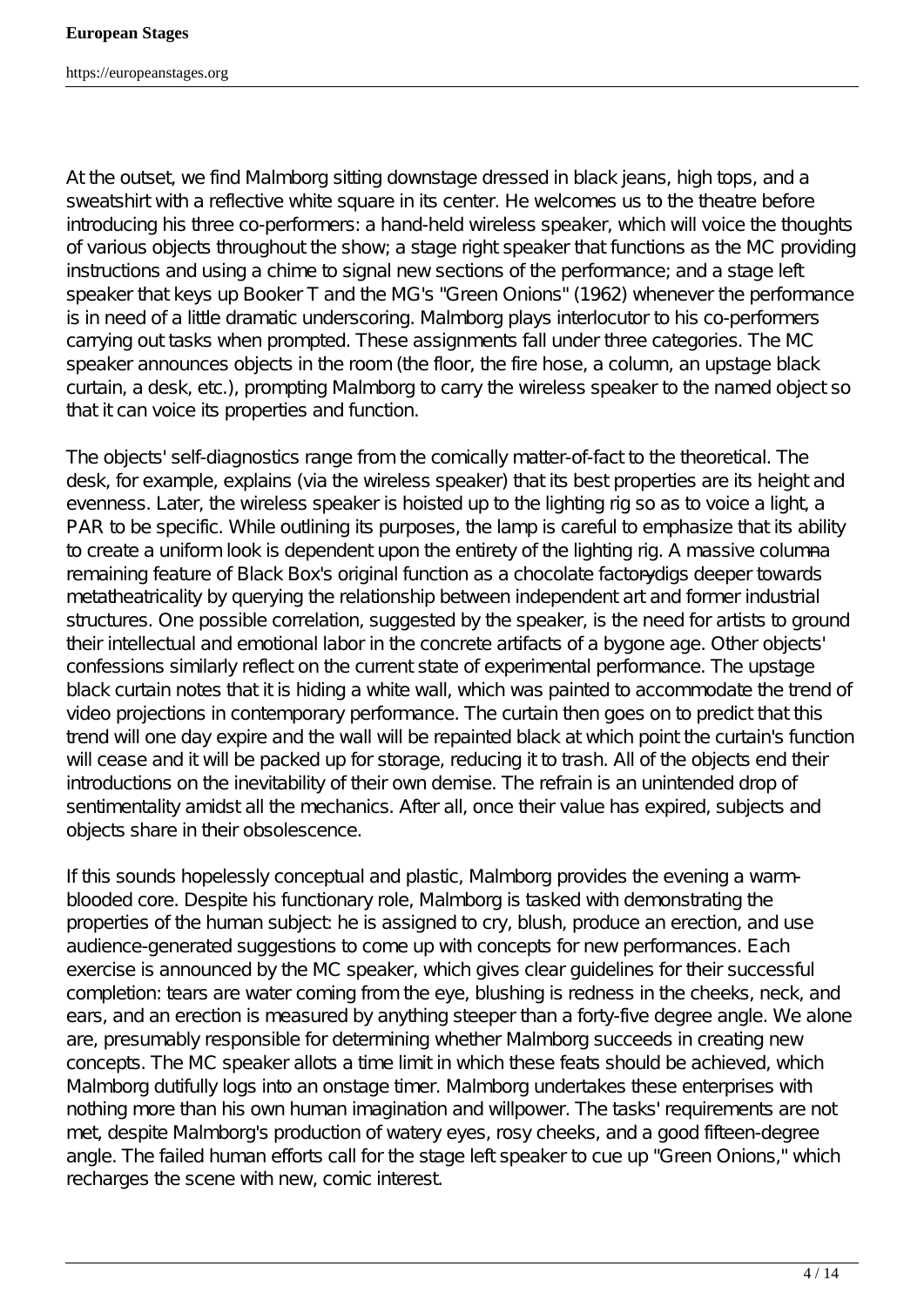It is not until thirty minutes later, when Malmborg reattempts these tasks with the aid of objects that their point becomes entirely clear. An applique of Tiger Balm has Malmborg's face streamed with tears in no time. Blushing is quickly achieved when inflating dozens of balloons that, when released, zip through the theatre with unpredictable pleasure. The erection is assisted by a Viagra pill, which Malmborg took some twenty-five minutes earlier in full view of the audience. Although a forty-five degree angle may not have been achieved, the medicine significantly propelled Malmborg towards the ultimate goal. It also underscored the production's contention: if theatre is a human venue, its achievements are all couched in the technology of objects, whose function is deserving of our attention. This fact may not be a revelation, but in Malmborg's production the reality of the subject/object relationship yields moments of subtle beauty. In the final segment of the performance, a blackout slowly encroaches, and as the theatre darkens, the room's glow-in-the-dark safety instructions burn with a mossy-green light. Following the tutorial of Malmborg and inanimate company, these photoluminescent signs seem to emit more than stored light, they offer the aura of a co-star.

# *What a classic is and how it performs in (our) time. Paul McCarthy, Rocky, 1976*

The relationship between the archival and auratic was a central concern of the Norwegian duo Spreafico Eckly's *What a classic is and how it performs in (our) time. Paul McCarthy, Rocky, 1976* (2015)*.* Director Andrea Spreafico and choreographer Caroline Eckly, along with the dancer Sergiu Matis, set out to stage McCarthy's video performance *Rocky* (1976). A pioneer of L.A.'s performance art scene of the 1970s and 1980s, McCarthy's *Rocky*is representative of the artist's early work. Filmed in an apartment from a single, static camera angle, McCarthywearing boxing gloves and a rubber mask of an old-timey robber pummels himself in the stomach and face over the course of twenty-one minutes. He intermittently pauses to smear himself with ketchup or use the condiment to lubricate his genitals. Created in the same year that the titular film staring Sylvester Stallone nabbed an Academy Award for Best Picture, McCarthy's performance exposes the grotesque violence and sexuality beneath the heroic narrative. McCarthy similarly repurposed popular icons and narratives in his other video and installation performances, most notably *Meat Cake* (1974), *Bossy Burger* (1991), *Pinocchio Pipenose Householddilemma* (1994), and *The Painter* (1995). In each, McCarthy's body becomes a conduit through which to animate the junkyard of Western culture as psychosexual ideology. McCarthy has always resisted didactic interpretations of his art as anti-consumerist. This is especially prescient given that todayforty-years removed reveling in the perversity of popular culture constitutes successful sub-genres within nearly every industry. For proof, skim through the voluminous and steamy fan fiction for the mid-1990s sci-fi TV show *The X-Files* or dip your toe in any of *South Park*'s nineteen seasons of barnstorming the cultural cannon. Renewed interest in McCarthy's importance coincides with a broader acceptance of the cultural underbelly. The influence of McCarthy's aesthetics is seen throughout contemporary performance. Vegard Vinge and Ida Müller's masked and blood-soaked *Ibsen-Saga* (2006-2015) owes more than a passing debt as do Ann Liv Young's sexually explicit and confrontational versions of *Snow White* (2008), *Cinderella* (2010), and even her *Elektra* (2015). The Dutch company Wunderbaum's *Looking for Paul* (2010), meanwhile, interrogates the need for such grotesquery while staging some of McCarthy's most iconic works. Spreafico Eckly's *What a classic is and how it performs in (our) time. Paul McCarthy, Rocky, 1976* offers a different take on this current wave of McCarthyism.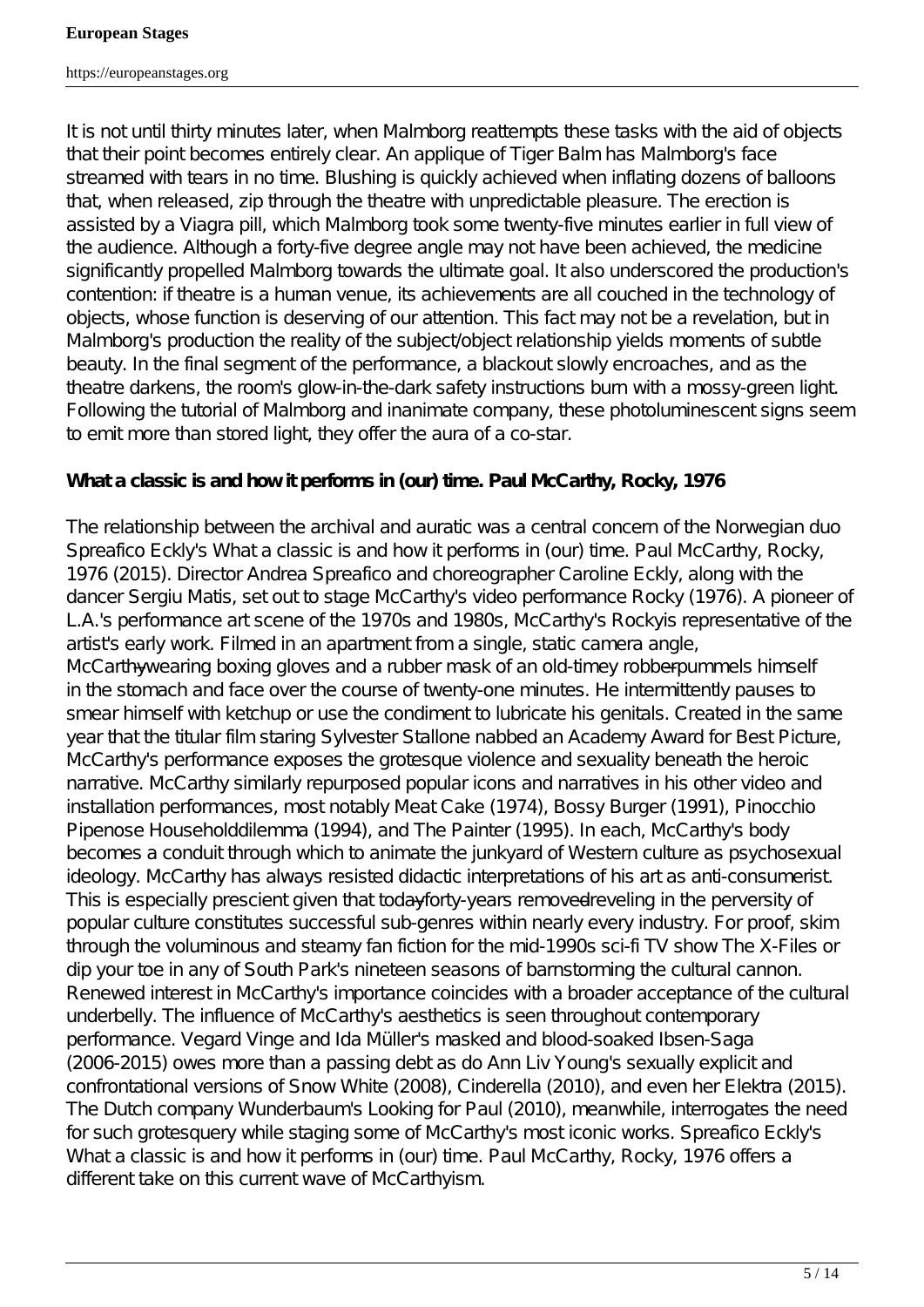#### **European Stages**

https://europeanstages.org

Staged as a lecture performance, *What a classic is and how it performs in (our) time,* sets out to earnestly answer the question its title poses. Staged as if in a gallery in the lobby of Black Box Teater, the show starts with Andrea Spreafico's professorial lecture on what constitutes a classic. For illustration, we begin with an excerpt from a "Cuban version" of Mozart's Symphony no. 40 in G minor (1788). The point is clear: classics, like those of Mozart, are the grounds for following generations' interpretations, *homages*, and bastardizations. What then does this mean for the medium of performance art thata+least at its outsetsaw its ephemerality as resistant to restaging and canonization? As we well know, and Spreafico points out, we are now in the time of the genre's re-performance. The return to the performance art cannon is typified by Marina Abramovi 's performance/retrospective "The Artist is Present" (2010) at New York's MoMA, but is also evident in Rude Mechs' 2009 reconstruction of the Performance Group's *Dionysus in 69.* Spreafico suggests two possible engines driving this impulse. First, that the medium has exhausted itself and has nothing left to do but celebrate its prior accomplishments. Second, and our moderator's favored interpretation, is the possibility that the medium, fifty-years in, has reached something like adulthood and must contend with the weight of its own history in an effort to move forward. Enter McCarthy's *Rocky*, a "classic" of performance art, which will be the test case in Spreafico Eckly's proposal. Enter, also, Caroline Eckly, the other half of the duo, a choreographer, and company member of Carte Blanche, The Norwegian National Company of Contemporary Dance. Beyond its status as a classic, what interests Eckly and Spreafico about *Rocky* is McCarthy's choreographic score of self-inflicted punches, footwork, ketchup application, and grunts. The notation of McCarthy's performance, found on each audience member's seat, doubles as the show's program: a repetitive sequence of steps with intermittent instructions to put ketchup on one's ass or deliver a jab. The document abstracts the visceral violence of McCarthy's performance into an archival relic. It also reframes the original video's medium-shot of McCarthy into a landscape view. Scanning the pages of notation we can take in the breadth of the performance, we can, save for its sounds and smells, hold it in our hands.

Following Spreafico's opening lecture, we are introduced to Sergiu Matis, who will perform the work. Like a nude model in a sculpture class, Matis appears in a plain grey bathrobe, politely nods to the audience, and undresses before donning a replica of McCarthy's mask and boxing gloves. Matisnow McCarthy's boxertakes to a corner of the lobby across from which a screen projects the notation of movements. Matis systematically takes to pummeling and fondling himself, applying ketchup to his body between uppercuts that rocket the red condiment across the white walls. Completing the choreography, Matis removes his mask and gloves, rerobes himself and takes a well-deserved bow. As he walks off, Spreafico pulls back a curtain dividing the lobby to reveal a champagne reception replete with a wall of video monitors playing previous performances of their re-performance of *Rocky*. We are invited to mingle, imbibe, and reflect. In the space of sixty minutes, *Rocky*passes from abstract concept to embodied performance to re-canonized artwork. If you had not thought it a classic before you would be hard pressed to refute it now.

At the reception, I find a friend who shares my suspicion that Matis was pulling his punches. Just ten feet from the action the jabs and body blows seemed softer, less violent than those of McCarthy. The artists, who attest to the Matis' abandoned slugging, quickly disabuse me of my suspicion. When I first happened upon the video of *Rocky* decades earlier at the Whitney, I was baffled. I had never seen McCarthy's performances and kept circling the gallery to return to the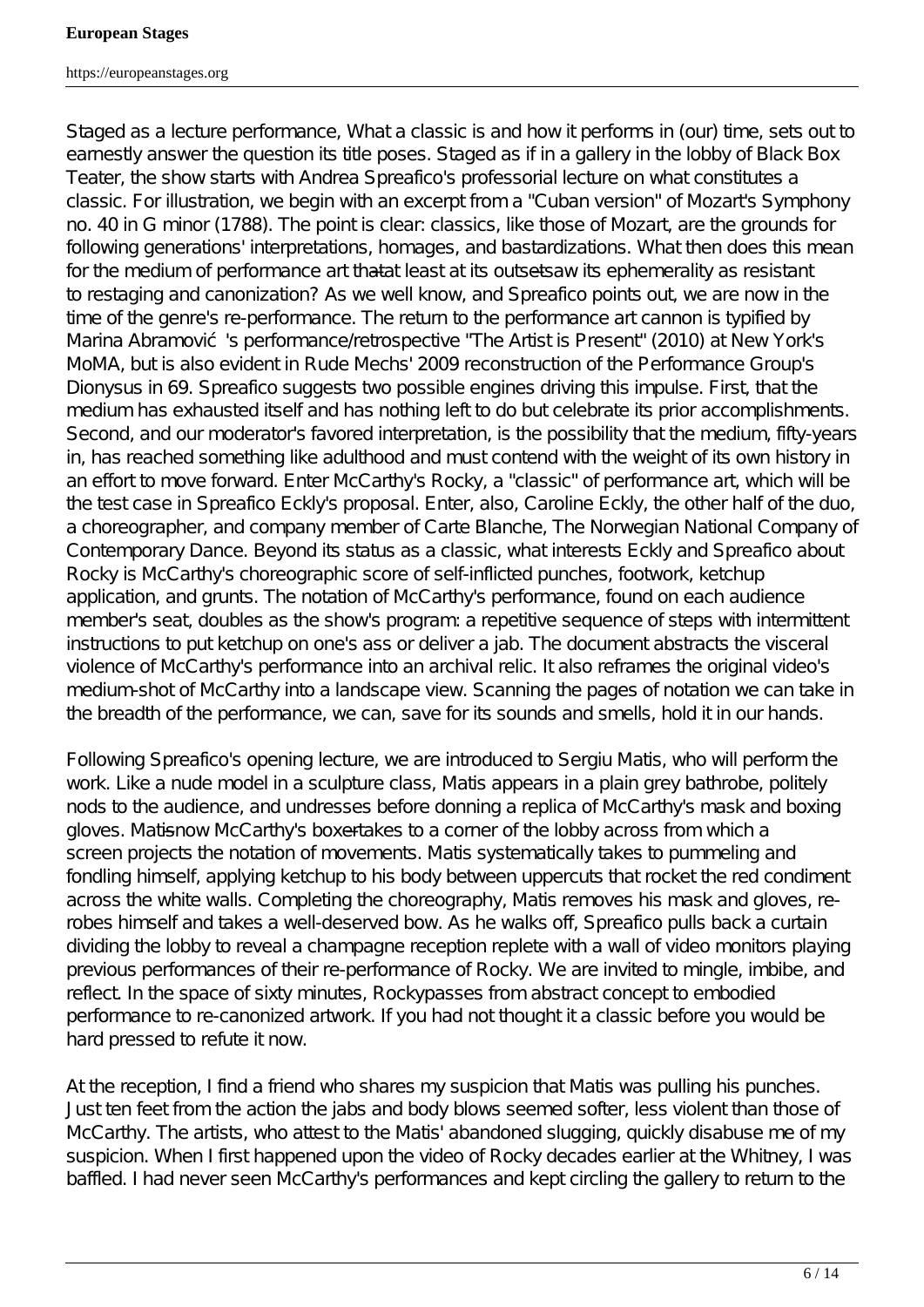monitor where he beat himself senseless. It was brutally captivating and mysterious. A performance seemingly didactic with its surface assault on Hollywood while ultimately inscrutable. Its inaccessibility is a product of McCarthy's unexplained impulse to channel the narrative through his own body in a (seemingly) private ritual that is at once laudatory and sordid. The ambiguity of McCarthy's reasoning engenders his performances with tremendous power. McCarthy's masks, more than lampoon a given icon, dehumanize him, leaving his actions to register as motivated by some unseen animalistic force. That Spreafico Eckly's production failed to capture the ambivalence of McCarthy's *Rocky* is, of course, its great success. While the promise is to open *Rocky* to the iterative, Spreafico Eckly's institutional presentation captures everything but the initial impulse the aura.

In place of McCarthy's aura, Spreafico Eckly opt to clarify and contextualize. The opening lecture and after party sandwich the performance between two styles of art-world discourse. More than simply see Matis, we can sip champagne with him and hear his thoughts on the project. This expanded access is unique to the reperformance and Spreafico Eckly are intent to throw the doors wide open. It is difficult for romantic notions of art to survive under such bright lights, but the clinical, if friendly, air of the performance invites a nostalgic longing. Holding the notation of McCarthy's performance, I am awed by its repetitiveness and Spreafico Eckly's exactitude while melancholy for the original version that dripped with pathos.

What this desire exposes is a question not of what *Rocky* can tell us now in 2016, but what the transference of the art from one medium to another does to the performance. The mediation of the original and its re-performance force two decidedly different distances. In McCarthy's version, locked inside a video screen, we lose proximity and intentionality. The film starts and so does the behavior, its reason for existing is as sealed as the loop it runs. For Spreafico Eckly's production, we are given total access to the rationale, the artists, the score, and the performance. This transference into the flesh should, presumably, reap visceral rewards. What is kept at arms length in the transposition, however, is a sense of passion. We are instead under the steam of "the classic." The category of the classic, we learn, is a self-validating moniker to which Spreafico Eckly offers no rebuttal. What we are given instead is the space in which to relish the circularity of its logic, and all that the circle excludes.

# *Beat The Drum: Walk*

The Oslo-based company, Verk Produksjoner, offered an equally contemplative piece for this year's festival. *Beat The Drum: Walk* (2015) is the tenth show created by the eighteen-year old company and the first in the *Beat The Drum* series. The performance is separated into two sections, first a walk, then a performance. The audience of fifty or so gathers in the theatre lobby where Mia Keinänen, an academic at the Norwegian School of Sports Science who studies walking, introduces us to the performance. Keinänen explains that historically dating back to at least Aristotle-walking has been considered a powerful instigator of thought. Its disciples, we are told, include Henry David Thoreau, Virginia Woolf, Nietzsche, and Steve Jobs. Walking, Keinänen explains, impacts the body physiologically, neurotically, and visually by increasing blood flow, neuron extension, and providing a constantly changing landscape. Contemporary proponents of ambling note that an "optimal speed" exists at which good thinking emerges. Finding something like this optimal speed is our task for a brisk twenty-minute walk.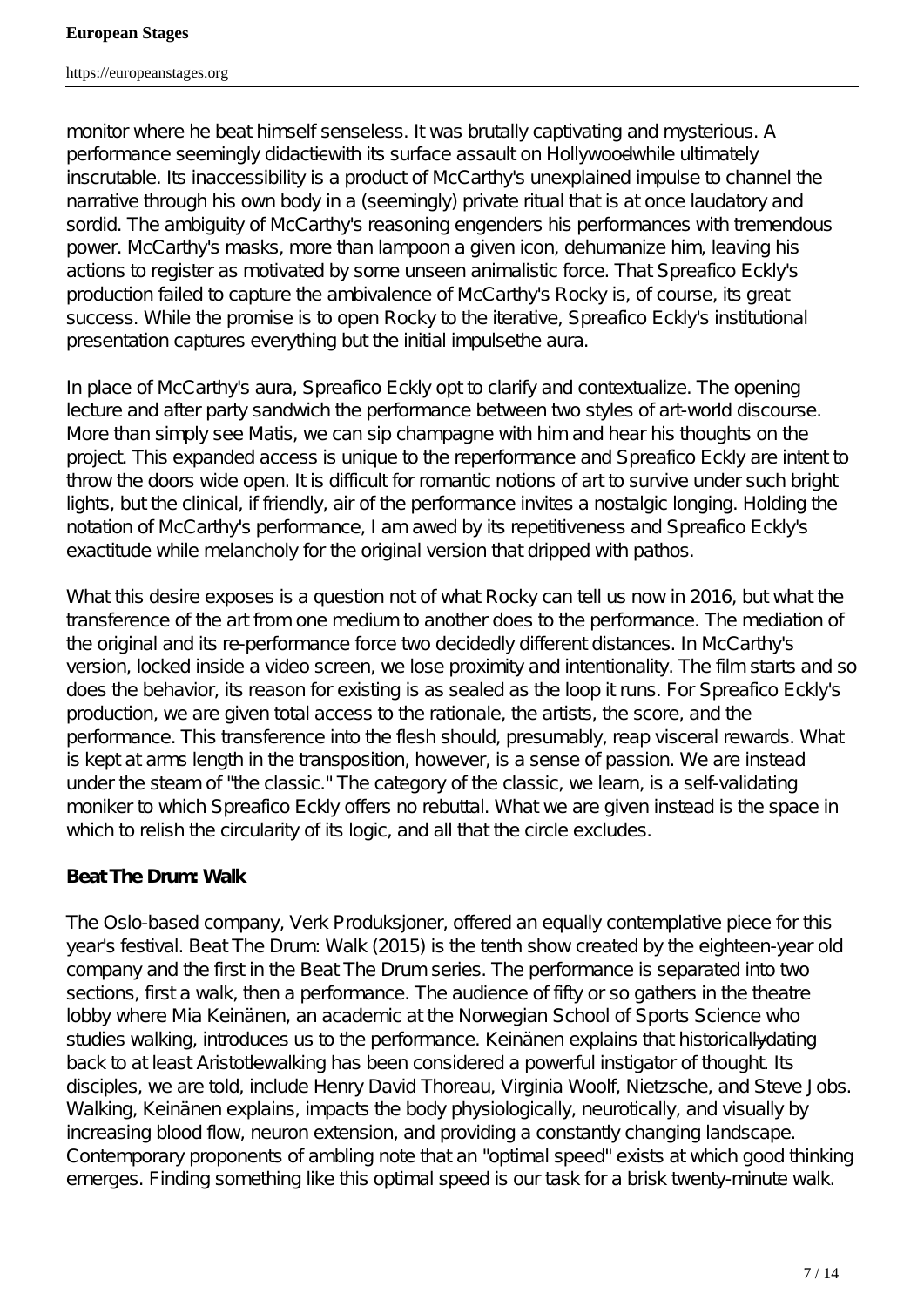Before heading out, we are instructed to keep a question in the back of our minds: "What would you like to see around you in the future?"



Verk Produksjoner's *Beat The Drum: Walk*. Photo credit: Camilla Jensen.

In early March, Oslo is pitch black by 6pm. Our path was a dark, snowy hike along the edge of *Torshovparken*, a large open lawn on the Northern end of Oslo. Buried under a blanket of the snow, the rising green could be mistaken for a massive wedding cake with the property's signature music pavilion serving as decoration. Dogs with LED light collars zipped through the dark like flares aimed at their invisible owners. The surrounding apartment windows offered boxes of warm light. Mindful of our assignment, I could only conjure the immediate or the banal: in the future, I wanted to see more sunlight and kindness. I recalled one of Keinänen's conditions for optimal thinking/walking was to stroll in a familiar place. Was the foreign local edging my brain down these well-trod paths of thought? The contemplative space the hike affords for thoughts like these was pleasant enough, especially in contrast to the overbearing walking tour offered in Rimini Protokoll's *Remote* series. At least here if my thoughts should fail me or turn out more pedestrian than I would hope, I only had my engagement with the geography to blame.

If our walk was to bring attention to our hopes for the future, the second section of the performance asked us to contemplate what function the arts might play in that future. Returning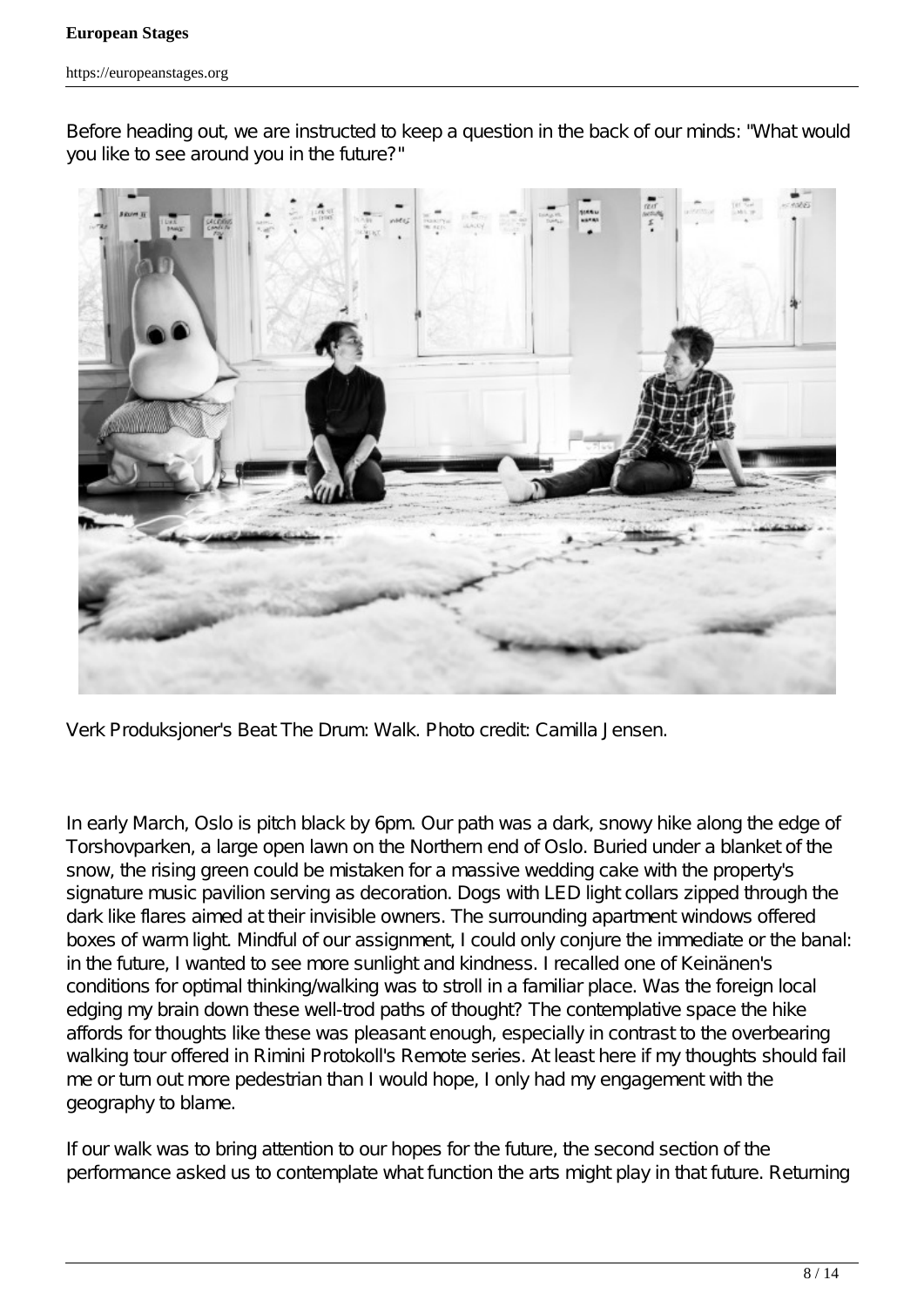to the theatre, we are led into an upstairs dance studio bathed in white. A ring of white plastic chairs encircles rows of fluffy white pillows set before a massive white shag rug, ringed by a string of soft amber bulbs. To the left of the performance spacea-mix between alpine snugglehut and impeccably clean dorm roomis a drummer enthroned behind his kit, gently brushing a cymbal. Cards are distributed to the audience, restating the initial prompt of what we would like to see in the future. Once the audience writes down their thoughts, the cards are collected and three performers come center stage and kneel before us. Each is dressed casually and wears a headset that feeds them the performance text. This text, we are told, is collected from conversations with people about theatre, the arts, the future, and what they are willing to sacrifice. The three performers serve as mediums for those voices. They deliver the text unedited, preserving digressions, interruptive laughs, and other disfluencies, a performance mode popularized by Nature Theatre of Oklahoma. Whereas NTOK layers their colloquial speech with ironic humor and art-school conceptualism, Verk, conversely, aims at illuminating the earnestness of their source material. To that end, the actors adopt an unaffected performance style to complement the informality of the source material. Like any genuinely searching conversation, the text moves between comments that enlighten and embarrass.

After recalling a list of the production's aborted titles, the performers explain that "beat the drum," means to "bring attention to something," and that beating a drum also produces "energy" to all those who hear its sound. Our onstage musician then treats us to a drum solo. During this interlude, the performers switch places on the rug. Our first voicea-dancerwants to "slow down" and "produce less," for which she is willing to sacrifice her car and participate in a communal refrigerator with the other inhabitants of her apartment. The next speaker speculates on the nature of sacrifice, noting that it means something different to everyone, and that real sacrifice is never a choice its simply something that happens to you. The earnest reembodiment of these pronouncements has a contradictory effect. The redirection of the dialogue through headsets and the conduit/performers seemingly stilts the comments' forthright sentiment. This disconnect is most evident when the performers holdup a bed sheet on which video is shown of an unidentified poet and Black Box's artistic director Jon Refsdal Moe. The poet recounts his love of the romantic, his art, and others that share his interests, while Moe shows us his favorite place in Oslo, a cemetery where lilacs perfume the air. These less mediated portraits land more sympathetically and force the question: if direct communication is the goal why take such circuitous routes? Channeling the earnest through a performance of earnestness causes a discontinuity. But like my less-than-revelatory thoughts on the preceding walk, might I also be the author of this suspicion? Performative earnestness, after all, always seems to be a true gauge of one's own cynicism.

The discourse pitches upwards with stronger declarations of art's function in society. These pronouncements tread down well-worn paths: art should not communicate; art is a form of communication; art should be political; the artist as precariat; the global influence of capitalist aesthetics. We segue into a pair of solo dances as Jeremih's affirmational pop song *Holding On* (2010) pumps through the speakers. While dancing, one of the performers dons a Moomin costumebased on the children's hippopotamus characters of Finnish author Tove Jansson. Meanwhile, the rest of the cast distributes beer and wine to the audience while a dish with an orgiastic heap of sweetsheorice, gummy fruits, and wormselinculates among us. As we dine on booze and sugar, the drummer takes the floor and recounts how he fell in love with the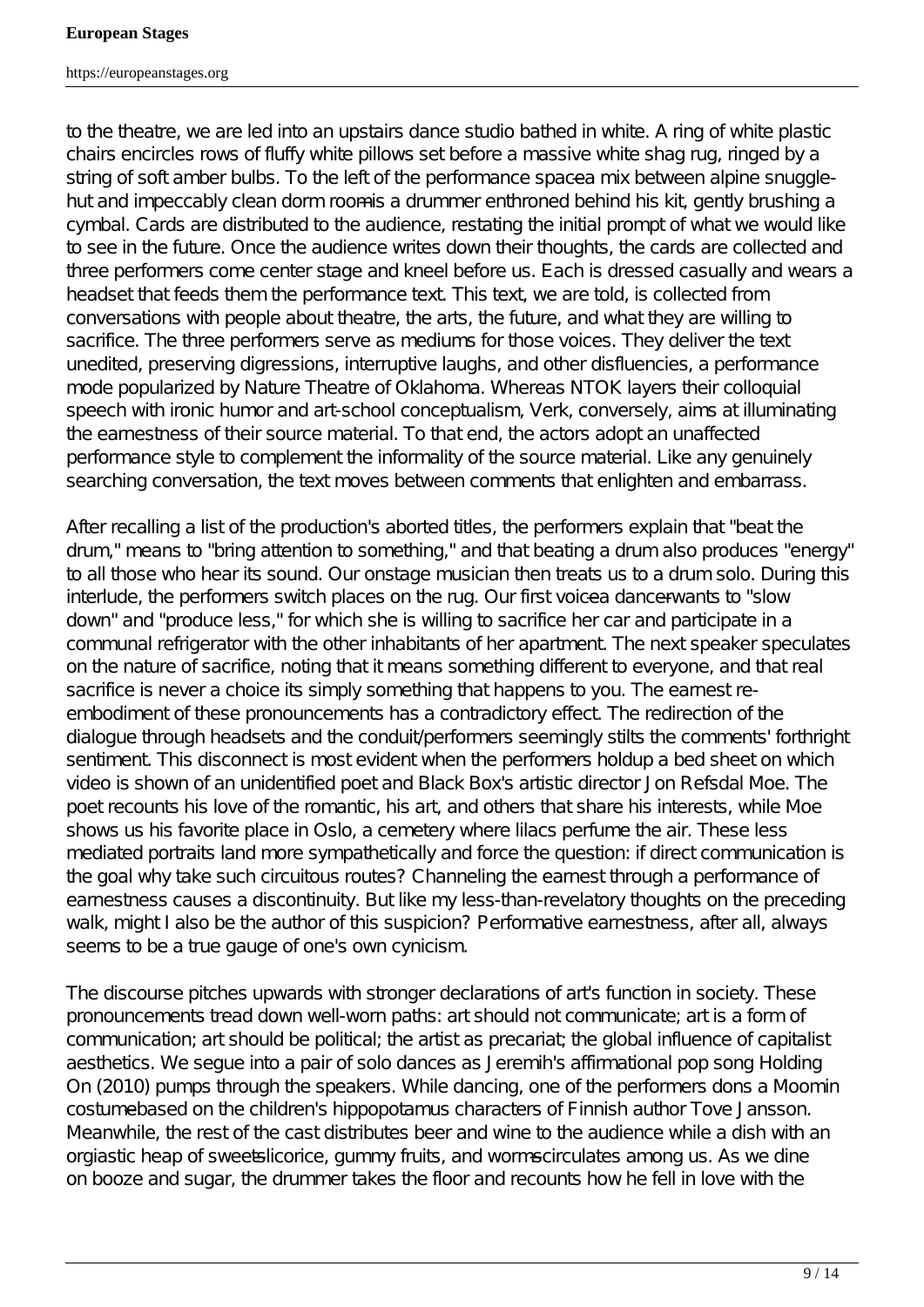instrument as an escape from his hellish family vacations. The drummer's father responded to his passion with a bit of wisdom: "You can't eat [musical] notes; you have to eat potatoes." Fortyfive years later, he tells us, he is still banging around. He returns to his kit and rips into a twominute solo, deftly and defiantly removing his shirt while thundering away. Our three interlocutors return to the stage and begin to speak the notes that were collected after our walk. I am relieved to discover that a good majority of us want more sunshine and kindness. In fact, our wishes are almost uniformly for versions of peace and quiet. We are then shown a driver'sview video of cruising an open road through the desert. DaftPunk's *Within* (2013) plays over the imagea-mechanical voice whispering sentimental longingbefore the driver's voice is heard explaining that the car is his favorite place to be, yet god only knows what will be around the next curve. The cast takes a bow and invites us to stay and drink, talk, and listen to music. As I stood around happily chatting with the artists of the festival, I kept returning to the drummer's solo. It struck me as the lone attempt in the production to manifest the ideas we spent so much time discussing. Thankful as I was to pause and check my cynicism, I repeatedly wondered why the production did not take up any of the calls it collected. For two hours of discourse on the need for this or that aspect of art or life to leap to the forefront, the artists themselves never took that leap. But if artas some of the voices suggested reflects the condition of the times, the show captures a contemporary sense of artistic inertia: that while we decide what is to be done, we might as well be in good, agreeable company.

# *Woodland Games: Talk Softly But Carry a Big Stick* **(***SKOGSUNDERHOLDNING***)**

# Lisa Lie's play, *Woodland Games: Talk Softly But Carry a Big Stick*

(*SKOGSUNDERHOLDNING*), offered an altogether different type of discourse. Lie, who wrote and directed the production for her company Pony of No Return, is an established poet, novelist, actor, and theatre maker of all stripes. For its brief sixty minutes, *Woodland Games* leads us through a world of comic horror stories. The scenography, designed by Erik Tidemann, is a grove of seven upended pine-trees suspended from the theatre's ceiling, a rickety wooden table, a pop tent, and an abandoned Tiki bar. Lurking within is The Reptilian Host, a psychic, conspiracy theory junkie, soothsayer, and all around witch, played by Lie. The Host is a mashup of a late night horror-TV personality (think Elvira meets Vincent Price) and a B-List Grimm's Fairy Tale seductress. Straddling the gothic and pop, the Reptilian MC's objective is to hypnotize the audience and use our impressionable state to spill the beans about what *really* lies beneath perceivable reality.

We are treated to tales of mammoth, nocturnal reptiles that rape and terrorize the human race; a taxonomical breakdown of the alien breeds currently inhabiting the earth; ominous rainstorms of jelly, clams, and snakes; and the probabilities of spontaneous combustion, which turns out to be a bit more likely than you would think. The Reptilian Host speaks her conspiratorial musings directly to the audience as she lurches towards us with quivering arms and spidery tree limbs. The Host enlists a volunteer to aid our collective hypnosis. His task: crush individual chocolates with a pack of dental floss. The Host's audience repartee is supplemented with exchanges between herself and the mute Dirty Reptilian Bumboy (DRB), played by Ivar Furre Åm, who the Host drags feet-first from an upstage tent nestled between the trees. DRB sports skimpy white track shorts, a shirt with his name, and a mask made of blonde hair. Bumboy busies himself catering to the Host and concocting caldrons of unknown substance at the Tiki Bar. He is a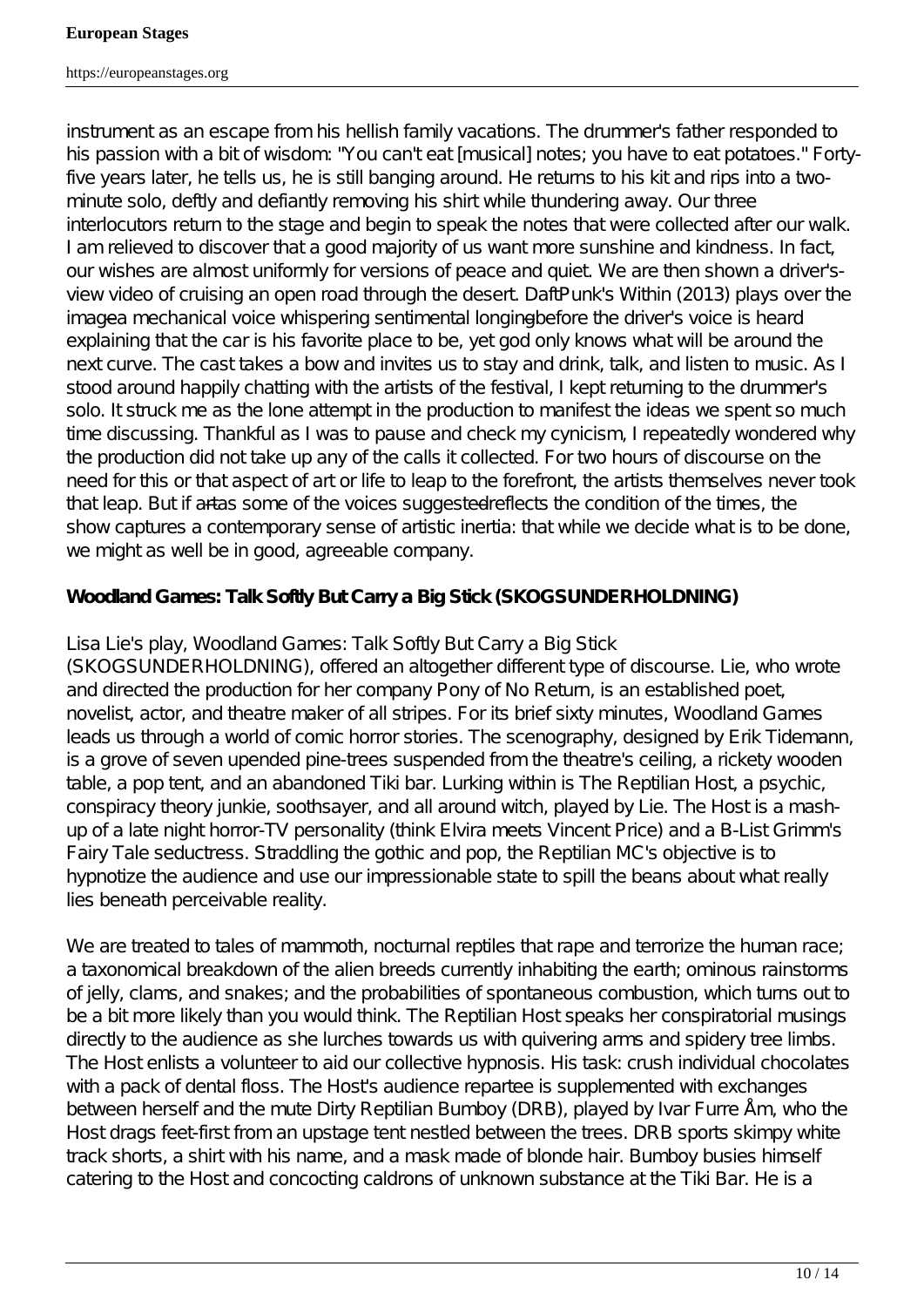grotesque comedy sidekick who silently offers unflagging support to the bat-shit crazy and bloviating Host. Bumboy graciously serves his master who repays him with disinterest. Their antics include rearranging microphones, serving blood cocktails, and transforming the Host into a massive birthday/séance cake. Dotted with burning candles, precariously held in place by frosting, our Host takes a beat to confess to us all: "Just so you know. The emergency exits are full of bicycles." The promise of an audience immolated in a tangle of handlebars is just one of Lie's many evocative and funny images.

The star of the show is, in fact, Lie's writing. The text is a thorn bush of digressions, asides, and juxtapositions, each striking like a little dagger. Take, for example, our Host's declaration: "Reality is enormous, while the tangible world is teeny-weeny like a Cornflakes box containing a dead mouse, taped across your nipple." The simile's tumbling use of scale registers just after you stop admiring its audacity. Take, again, the Host's self-assessment: "I'm the singing, dancing virus on the cornea of the world." Or in her explanation of the onset of the aforementioned spontaneous combustion, it is, "A bit like pineapples in Northern Europe. They can go from rock hard to rotten without being ripe in between." Linking the Host's gaga imagination to the everyday keeps us and the absurdity firmly rooted in reality. Performed in Norwegian, Lie employs a Trondheim accent, with its associations of ruralism and stupidity. Ineptitude is central to Lie's performance. She moves with serpentine gracelessness, dances with more effort than skill, and sings with emotion rather than harmony. This is, of course, the Host's greatest charm: her ability to seduce us with her conviction, regardless of how improbable her beliefs may be.

More than a string of clever epigrams, *Woodland Games* features a four-part structure. Each section begins with the Host crooning a verse and the chorus of Jerry Leiber and Mike Stoller's "Is that All There Is?" (1969), made famous by Peggy Lee. These interludes underscore the show's vaudevillian underpinnings as well as its central theme: the disenchanted imagination. The narrator of Leiber and Stoller's song is a young girl who, after being rescued from a fire, taken to the circus, and falling in love, indifferently asks, "is that all there is?" In Lie's text, the song's sentiment dovetails with what is described as "the void" between the end of childish belief and the mature realization of the world's true boundlessness. While it is we, the disillusioned audience, who is presumably being enlightened by The Reptilian Host's connection to the spectral realm, the show is ultimately a comic lament for lost faith. If the ghouls of an early age have been shriveled by our current techno-secularism, Lie's production allows us to remember what we have lost. In the finale, the Host produces a small bag that we are told contains the world's last dragon, a unicorn, and dwarf hamsters. Holding up the sack for our inspection the Reptile accusatorily wonders, "Just imagine what a thousand years of no one believing in you does to mythical creatures?" The Host then drops the bag and mercilessly clobbers it with a cane all the while shouting, "I'm alive!" The violent turn against the mythological produced more than a few gasps and laughs. It turns out, in the end, it was us who had believed all along.

Andrew Friedman is a doctoral candidate at the Graduate Center, CUNY and an adjunct lecturer at NYU's Tisch School of Drama. He has published articles in *Theatre Journal, Theater,*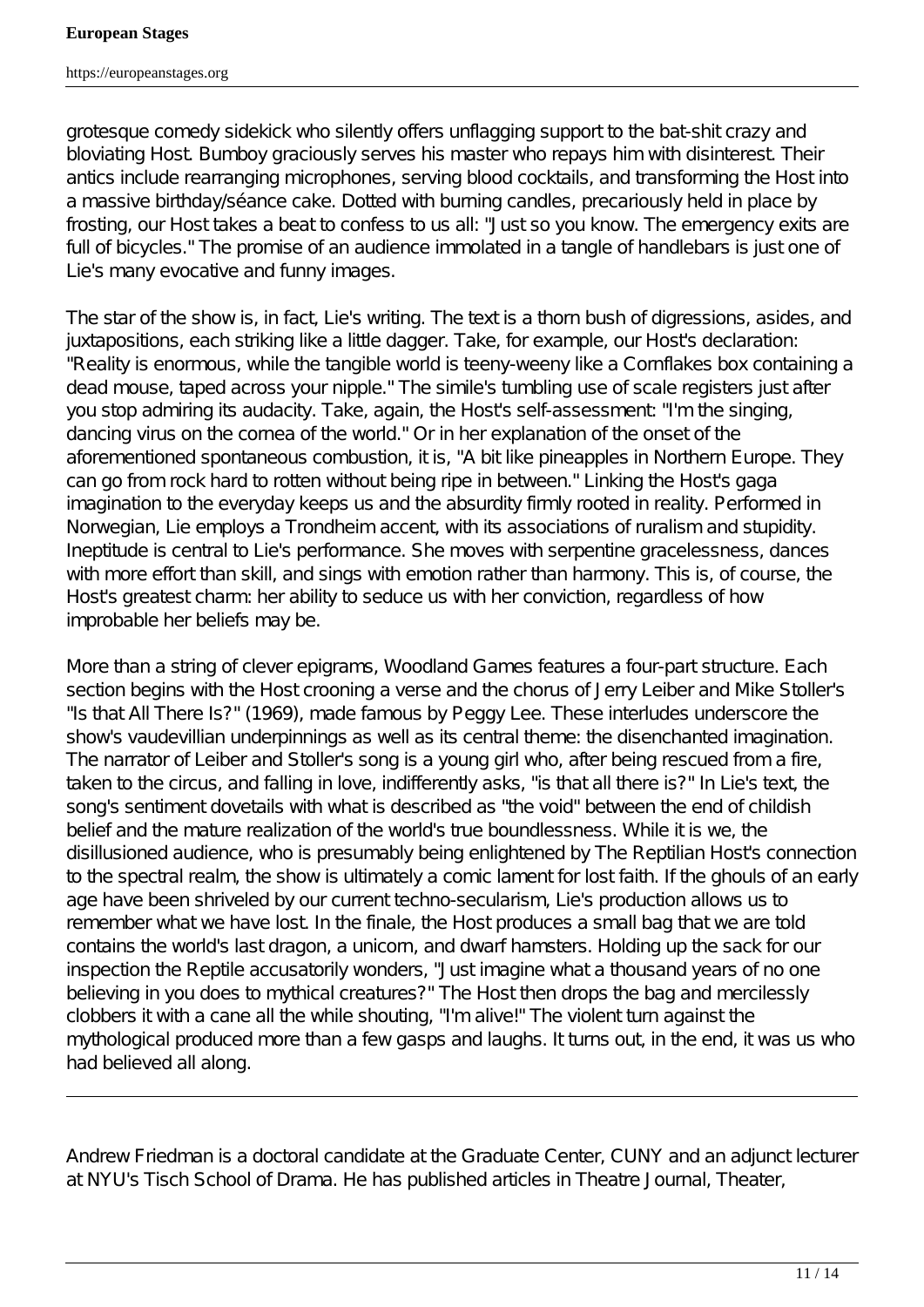*Western European Stages, Ibsen News and Comment*, and the edited collection *Baseball and Social Class*. His dissertation examines the influence of modernist aesthetics and ideology on contemporary experimental performance.



European Stages, vol. 6, no. 1 (Spring 2016)

## **Editorial Board:**

Marvin Carlson, Senior Editor, Founder

Krystyna Illakowicz, Co-Editor

Dominika Laster, Co-Editor

Kalina Stefanova, Co-Editor

## **Editorial Staff:**

Elyse Singer, Managing Editor

Clio Unger, Editorial Assistant

## **Advisory Board:**

Joshua Abrams Christopher Balme Maria Delgado Allen Kuharsky Bryce Lease Jennifer Parker-Starbuck Magda Roma ska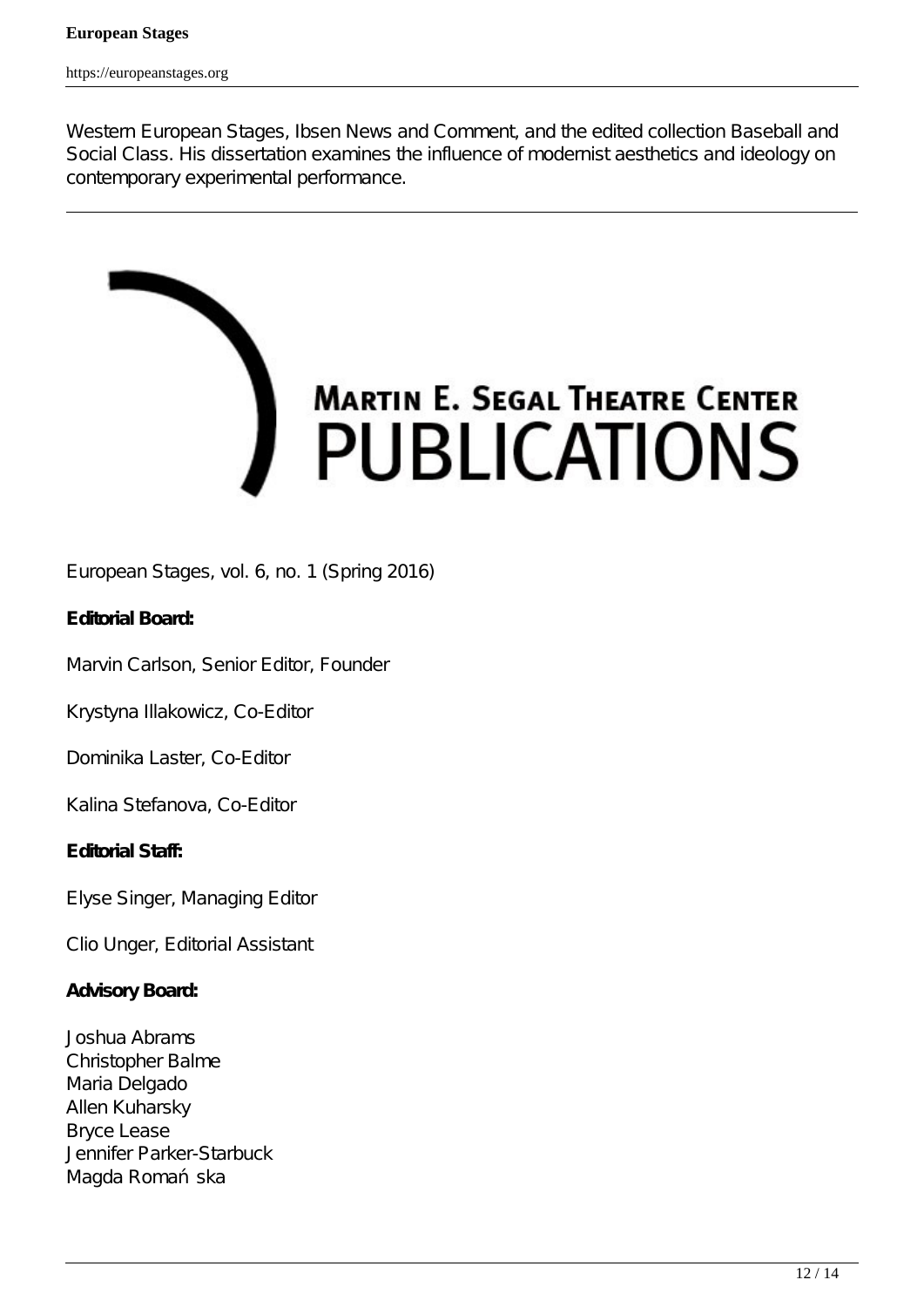Laurence Senelick Daniele Vianello Phyllis Zatlin

#### **Table of Contents:**

- 1. *Hamlet* in a Curious Nutshell by Maria Helena Serôdio
- 2. Alvis Hermanis Productions in Latvia and German-Speaking Countries by Ed te Tisheizere
- 3. The Unknown, the Unexpected, and the Uncanny: A New Lorca, Three New Catalan Productions, and a Few Extras by Maria M. Delgado
- 4. 2015 Dance Week Festival and Contemporary Croatian Dance by Mirna Zagar
- 5. Archives, Classics, and Auras: The 2016 Oslo International Festival by Andrew Friedman
- 6. The Stakes for City Theatres: Linus Tunström's Farewell to the Uppsala Stadsteater by Bryce Lease
- 7. Life is Beautiful? or Optimistically About Bulgarian Theatre? by Kalina Stefanova
- 8. The Multiple Dimensions of the Bulgarian ACT Independent Theatre Festival 2015 by Angelina Georieva
- 9. Theatre in Berlin, Winter 2015 by Steve Earnest
- 10. Musical Theatre in Berlin, Winter 2015 by Steve Earnest
- 11. Gob Squad' *My Square Lady* at the Komische Oper by Clio Unger
- 12. New Productions in Berlin by Yvonne Shafer
- 13. Manifest for Dialogue: *Antisocial* by Ion M. Tomuș
- 14. A Fall in France by Heather Jeanne Denyer
- 15. *The Iliad* as an Oratory: A Warning to a Civilization by Ivan Medenica
- 16. *Escaped Alone* by Caryl Churchill at the Royal Court Theatre by Rosemary Malague
- 17. *Bakkhai* at the Almeida Theatre reviewed by Neil Forsyth

#### www.EuropeanStages.org

europeanstages@gc.cuny.edu

## **Martin E. Segal Theatre Center:**

Frank Hentschker, Executive Director

Marvin Carlson, Director of Publications

Rebecca Sheahan, Managing Director

©2016 by Martin E. Segal Theatre Center

The Graduate Center CUNY Graduate Center

365 Fifth Avenue